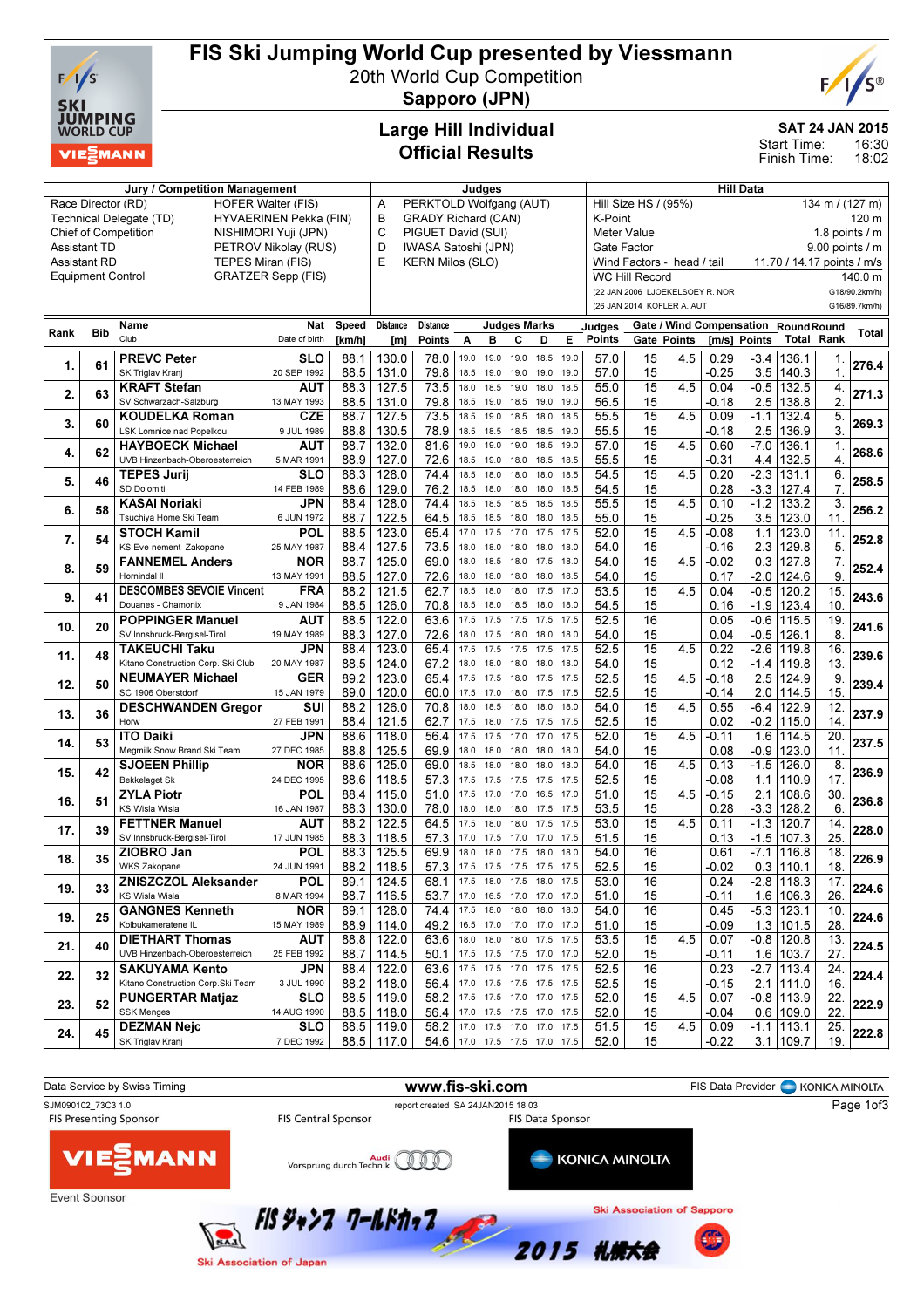

## FIS Ski Jumping World Cup presented by Viessmann

20th World Cup Competition



Sapporo (JPN)

#### Large Hill Individual Official Results

SAT 24 JAN 2015

16:30 18:02 Start Time: Finish Time:

| Rank | <b>Bib</b>     | Name                                               | <b>Nat</b>                | Speed        | <b>Distance</b> | <b>Distance</b> |              | <b>Judges Marks</b>            |              |                |              | Judges       |                 |                    |               | Gate / Wind Compensation RoundRound |                    |            | Total |
|------|----------------|----------------------------------------------------|---------------------------|--------------|-----------------|-----------------|--------------|--------------------------------|--------------|----------------|--------------|--------------|-----------------|--------------------|---------------|-------------------------------------|--------------------|------------|-------|
|      |                | Club                                               | Date of birth             | [km/h]       | [m]             | Points          | A            | в                              | c            | D              | Е            | Points       |                 | <b>Gate Points</b> |               | [m/s] Points                        | Total              | Rank       |       |
| 25.  | 57             | <b>FREITAG Richard</b>                             | <b>GER</b>                | 88.4         | 118.0           | 56.4            | 18.0         | 18.0                           | 17.5         | 17.0           | 17.5         | 53.0         | 15              | 4.5                | -0.03         |                                     | $0.4$ 114.3        | 21.        | 222.2 |
|      |                | <b>SG Nickelhuette Aue</b>                         | 14 AUG 1991               | 88.5         | 117.5           | 55.5            | 17.5         | 17.5                           | 17.5         | 17.5           | 17.5         | 52.5         | 15              |                    | 0.01          | -0.1                                | 107.9              | 24.        |       |
| 26.  | 16             | <b>GEIGER Karl</b><br>SC 1906 Oberstdorf           | GER<br>11 FEB 1993        | 89.2<br>88.9 | 120.0<br>117.0  | 60.0<br>54.6    | 17.5<br>17.5 | 18.0<br>17.5                   | 17.5<br>18.0 | 17.0<br>17.0   | 17.5<br>17.0 | 52.5<br>52.0 | 16<br>15        |                    | 0.13<br>-0.14 | $-1.5$                              | 111.0<br>2.0 108.6 | 27.<br>23. | 219.6 |
|      |                | <b>HILDE Tom</b>                                   | <b>NOR</b>                | 88.8         | 119.5           | 59.1            | 17.5         | 18.0                           | 17.0         | 17.5           | 17.5         | 52.5         | 16              |                    | 0.16          | $-1.9$                              | 109.7              | 28.        |       |
| 27.  | 34             | Asker Skiklubb                                     | 22 SEP 1987               | 88.5         | 120.5           | 60.9            | 17.0         | 17.5                           | 17.5         | 17.5           | 17.5         | 52.5         | 15              |                    | 0.33          | $-3.9$                              | 109.5              | 20.        | 219.2 |
|      |                | <b>MATURA Jan</b>                                  | <b>CZE</b>                | 88.6         | 116.0           | 52.8            | 17.5         | 17.5                           | 17.0         | 17.0           | 17.0         | 51.5         | 15              | 4.5                | 0.00          | 0.0                                 | 108.8              | 29.        |       |
| 28.  | 44             | Dukla Liberec                                      | 29 JAN 1980               | 88.6         | 121.0           | 61.8            | 17.5         | 17.5                           | 17.5         | 17.5           | 17.5         | 52.5         | 15              |                    | 0.44          | $-5.1$                              | 109.2              | 21         | 218.0 |
| 29.  | 26             | KOT Maciei                                         | <b>POL</b>                | 88.9         | 123.0           | 65.4            | 17.5         | 18.0                           | 17.0         | 17.5           | 17.5         | 52.5         | 16              |                    | 0.35          | $-4.1$                              | 113.8              | 23.        | 212.1 |
|      |                | AZS Zakopane                                       | 9 JUN 1991                | 88.6         | 112.5           | 46.5            | 16.5         | 17.0                           | 17.0         | 16.5           | 17.0         | 50.5         | 15              |                    | -0.09         | 1.3                                 | 98.3               | 29         |       |
| 30.  | 31             | <b>NIEMI Sami</b><br>Ounasvaaran Hiihtoseura       | <b>FIN</b><br>16 FEB 1991 | 88.3         | 121.5           | 62.7            | 17.5         | 17.5                           | 17.5         | 17.5           | 17.5<br>16.5 | 52.5         | 16              |                    | 0.33          | $-3.9$                              | 111.3              | 26.        | 201.9 |
|      |                |                                                    |                           | 88.0         | 108.5           | 39.3            |              | 16.5 17.0                      | 16.5         | 16.5           |              | 49.5         | 15              |                    | -0.13         | 1.8                                 | 90.6               | 30.        |       |
|      |                | not qualified for final round                      |                           |              |                 |                 |              |                                |              |                |              |              |                 |                    |               |                                     |                    |            |       |
|      |                | <b>EISENBICHLER Markus</b>                         | <b>GER</b>                | 88.3         | 115.5           | 51.9            |              | 17.0 17.0 17.0 17.0 17.0       |              |                |              | 51.0         | 15              | 4.5                | $-0.03$       |                                     | 0.4 107.8          | 31.        |       |
| 31.  | 55             | <b>TSV Siegsdorf</b>                               | 3 APR 1991                |              |                 |                 |              |                                |              |                |              |              |                 |                    |               |                                     |                    |            | 107.8 |
| 32.  | 49             | <b>KRANJEC Robert</b>                              | <b>SLO</b>                | 88.7         | 114.0           | 49.2            |              | 17.0 17.0                      |              | 16.5 17.0      | 17.0         | 51.0         | 15              | 4.5                | $-0.05$       | 0.7                                 | 105.4              | 32.        | 105.4 |
|      |                | SK Triglav Kranj                                   | 16 JUL 1981               |              |                 |                 |              |                                |              |                |              |              |                 |                    |               |                                     |                    |            |       |
| 33.  | 24             | <b>LAMY CHAPPUIS Ronan</b><br>Bois D'amont         | <b>FRA</b><br>10 SEP 1993 | 89.0         | 117.0           | 54.6            |              | 17.5 17.5 17.0 17.0 17.0       |              |                |              | 51.5         | 16              |                    | 0.25          | $-2.9$                              | 103.2              | 33.        | 103.2 |
|      |                | <b>WOHLGENANNT Ulrich</b>                          | <b>AUT</b>                | 88.2         | 114.5           | 50.1            |              | 17.0 17.5                      |              | 16.5 17.0 17.5 |              | 51.5         | 16              |                    | -0.11         |                                     | 1.6 103.2          | 33.        |       |
| 33.  | $\overline{7}$ | SK Kehlegg-Vorarlberg                              | 1 AUG 1994                |              |                 |                 |              |                                |              |                |              |              |                 |                    |               |                                     |                    |            | 103.2 |
|      |                | <b>WENIG Daniel</b>                                | <b>GER</b>                | 89.3         | 118.0           | 56.4            |              | 17.5 17.5 17.5 17.0 17.5       |              |                |              | 52.5         | 16              |                    | 0.59          |                                     | -6.9   102.0       | 35.        |       |
| 35.  | 27             | SK Berchtesgaden                                   | 12 AUG 1991               |              |                 |                 |              |                                |              |                |              |              |                 |                    |               |                                     |                    |            | 102.0 |
| 36.  | 37             | <b>KUBACKI Dawid</b>                               | POL                       | 88.6         | 115.0           | 51.0            |              | 16.5 17.0 16.5 17.0 17.0       |              |                |              | 50.5         | 15              | 4.5                | 0.46          |                                     | $-5.4$ 100.6       | 36.        | 100.6 |
|      |                | TS Wisla Zakopane                                  | 12 MAR 1990               |              |                 |                 |              |                                |              |                |              |              |                 |                    |               |                                     |                    |            |       |
| 37.  | 47             | <b>FORFANG Johann Andre</b>                        | <b>NOR</b>                | 88.3         | 115.0           | 51.0            |              | 18.0 17.0 17.0 16.5 17.0       |              |                |              | 51.0         | 15              | 4.5                | 0.53          | $-6.2$                              | 100.3              | 37.        | 100.3 |
|      |                | Tromsoe Skiklubb<br><b>LARINTO Ville</b>           | 4 JUL 1995<br><b>FIN</b>  | 87.6         | 114.0           | 49.2            |              | 17.5 17.5 17.0 16.5 17.0       |              |                |              | 51.5         | $\overline{15}$ | 4.5                | 0.43          | $-5.0$                              | 100.2              | 38.        |       |
| 38.  | 38             | Lahden Hiihtoseura                                 | 11 APR 1990               |              |                 |                 |              |                                |              |                |              |              |                 |                    |               |                                     |                    |            | 100.2 |
|      |                | SATO Yukiya                                        | JPN                       | 87.7         | 111.5           | 44.7            |              | 16.5 16.5 16.0 16.5 17.0       |              |                |              | 49.5         | 16              |                    | $-0.29$       | 4.1                                 | 98.3               | 39         |       |
| 39.  | 4              | Megmilk Snow Brand Ski Team                        | 19 JUN 1995               |              |                 |                 |              |                                |              |                |              |              |                 |                    |               |                                     |                    |            | 98.3  |
| 40   | 22             | JUSTIN Rok                                         | <b>SLO</b>                | 88.7         | 111.0           | 43.8            |              | 17.0 17.5 16.5 16.5 17.0       |              |                |              | 50.5         | 16              |                    | -0.25         | 3.5                                 | 97.8               | 40.        | 97.8  |
|      |                | SSD Stol Zirovnica                                 | 6 APR 1993                |              |                 |                 |              |                                |              |                |              |              |                 |                    |               |                                     |                    |            |       |
| 41.  | 21             | ITO Kenshiro<br>Megmilk Snow Brand Ski Team        | JPN<br>8 JAN 1990         | 88.5         | 110.5           | 42.9            |              | 17.0 17.0                      |              | 16.5 16.5 17.0 |              | 50.5         | 16              |                    | 0.12          | $-1.4$                              | 92.0               | 41.        | 92.0  |
|      |                | <b>LEYHE Stephan</b>                               | GER                       | 88.6         | 108.0           | 38.4            |              | 16.5 17.0                      | 17.0         | 16.5           | 16.5         | 50.0         | 15              | 4.5                | 0.09          | $-1.1$                              | 91.8               | 42.        |       |
| 42.  | 43             | SC Willingen                                       | 5 JAN 1992                |              |                 |                 |              |                                |              |                |              |              |                 |                    |               |                                     |                    |            | 91.8  |
|      |                | <b>SUZUKI Sho</b>                                  | JPN                       | 88.2         | 109.5           | 41.1            |              | 16.5 17.0                      |              | 16.5 16.5 16.5 |              | 49.5         | 16              |                    | $-0.04$       | 0.6                                 | 91.2               | 43.        |       |
| 43.  | $\overline{2}$ | Minakami Ski Club                                  | 20 APR 1990               |              |                 |                 |              |                                |              |                |              |              |                 |                    |               |                                     |                    |            | 91.2  |
| 44.  | 23             | <b>JOHANSSON Robert</b>                            | <b>NOR</b>                | 88.6         | 110.5           | 42.9            | 16.0         | 16.5 16.0 16.5 16.5            |              |                |              | 49.0         | 16              |                    | 0.09          | $-1.1$                              | 90.8               | 44.        | 90.8  |
|      |                | Soere Aal IL                                       | 23 MAR 1990               |              |                 |                 |              |                                |              |                |              |              |                 |                    |               |                                     |                    |            |       |
| 45.  | 10             | <b>POLASEK Viktor</b><br>Sk Nove mesto na morave   | <b>CZE</b><br>18 JUL 1997 | 87.8         | 109.0           | 40.2            |              | 16.5 16.5 16.5 16.5 16.5       |              |                |              | 49.5         | 16              |                    | 0.05          | -0.6                                | 89.1               | 45.        | 89.1  |
|      |                | <b>JOHNSON Anders</b>                              | <b>USA</b>                | 88.6         | 109.0           | 40.2            |              | 15.5 16.0 15.5 15.5 16.5       |              |                |              | 47.0         | 16              |                    | 0.10          | $-1.2$                              | 86.0               | 46.        |       |
| 46.  | 11             | Park City Nordic                                   | 23 APR 1989               |              |                 |                 |              |                                |              |                |              |              |                 |                    |               |                                     |                    |            | 86.0  |
|      |                | <b>HARADA Yumu</b>                                 | <b>JPN</b>                | 88.5         | 103.0           | 29.4            |              | 16.5 16.5 15.5 16.5 16.5       |              |                |              | 49.5         | 16              |                    | $-0.36$       | 5.1                                 | 84.0               | 47.        |       |
| 47.  | 1              | Megmilk Snow Brand Ski Team                        | 15 SEP 1990               |              |                 |                 |              |                                |              |                |              |              |                 |                    |               |                                     |                    |            | 84.0  |
| 48.  | 17             | <b>KLINGA Sebastian</b>                            | FIN                       | 88.3         | 101.5           | 26.7            |              | 16.5 16.5 16.5 16.0 16.0       |              |                |              | 49.0         | 16              |                    | 0.07          | $-0.8$                              | 74.9               | 48.        | 74.9  |
|      |                | Lahden Hiihtoseura                                 | 26 APR 1992               |              |                 |                 |              |                                |              |                |              |              |                 |                    |               |                                     |                    |            |       |
| 49.  | 14             | <b>HOLIK Frantisek</b><br>Lsk Lomnice nad popelkou | <b>CZE</b><br>23 OCT 1998 | 87.6         | 97.5            | 19.5            |              | 16.0 16.5 15.5 16.0 16.0       |              |                |              | 48.0         | 16              |                    | 0.46          | $-5.4$                              | 62.1               | 49.        | 62.1  |
|      |                | <b>DAMJAN Jernej</b>                               | <b>SLO</b>                | 87.8         | 87.0            |                 |              | $0.6$ 14.5 14.5 14.5 14.0 14.0 |              |                |              | 43.0         | 15              | 4.5                | 0.16          | $-1.9$                              | 46.2               | 50.        |       |
| 50.  | 56             | SSK Sam Ihan                                       | 28 MAY 1983               |              |                 |                 |              |                                |              |                |              |              |                 |                    |               |                                     |                    |            | 46.2  |
|      |                |                                                    |                           |              |                 |                 |              |                                |              |                |              |              |                 |                    |               |                                     |                    |            |       |